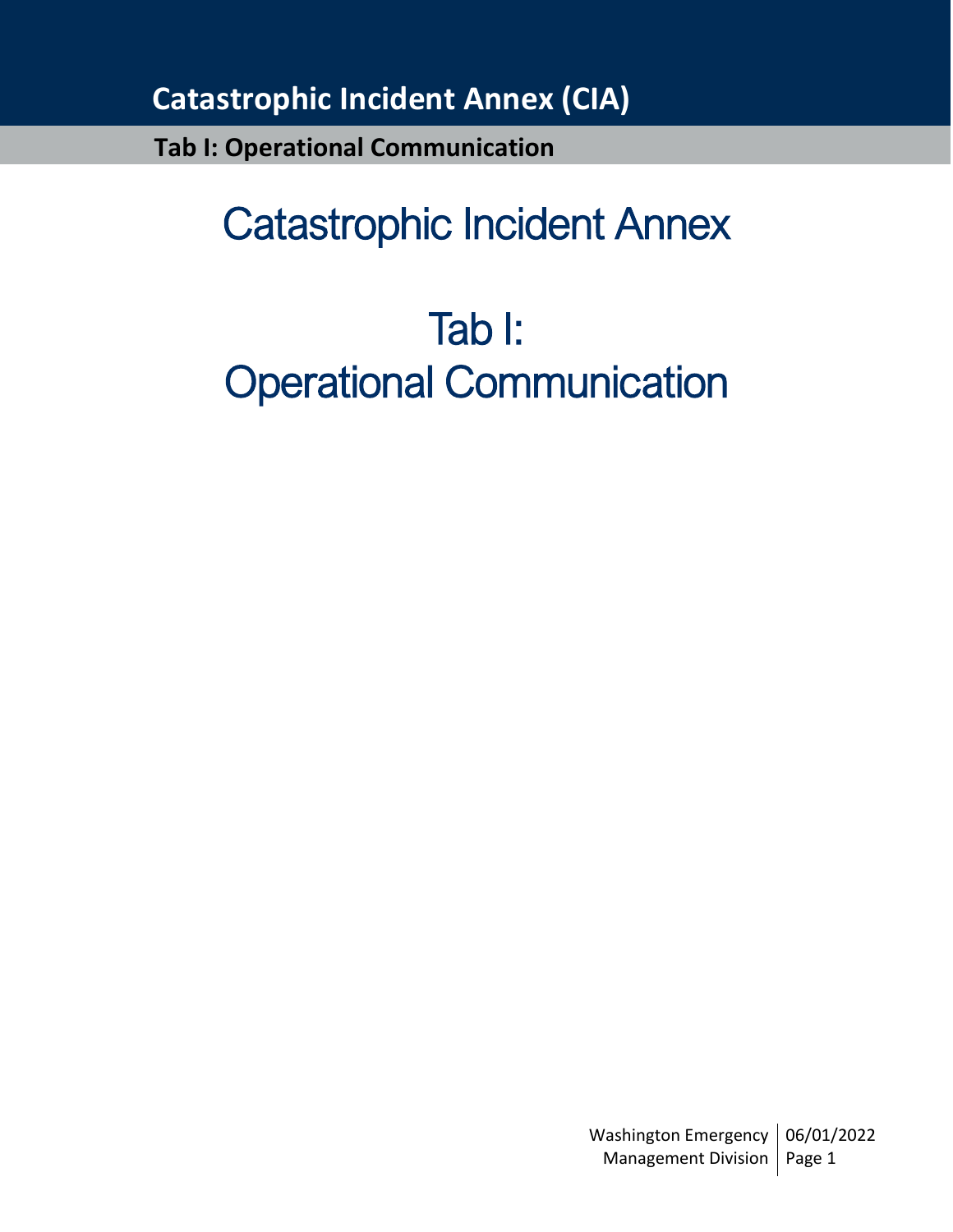## **Tab I: Operational Communication**

## **Table of Contents**

| Phase 2 (Initial Response, Employment of Resources, Transition to Recovery)  15 |
|---------------------------------------------------------------------------------|
|                                                                                 |
|                                                                                 |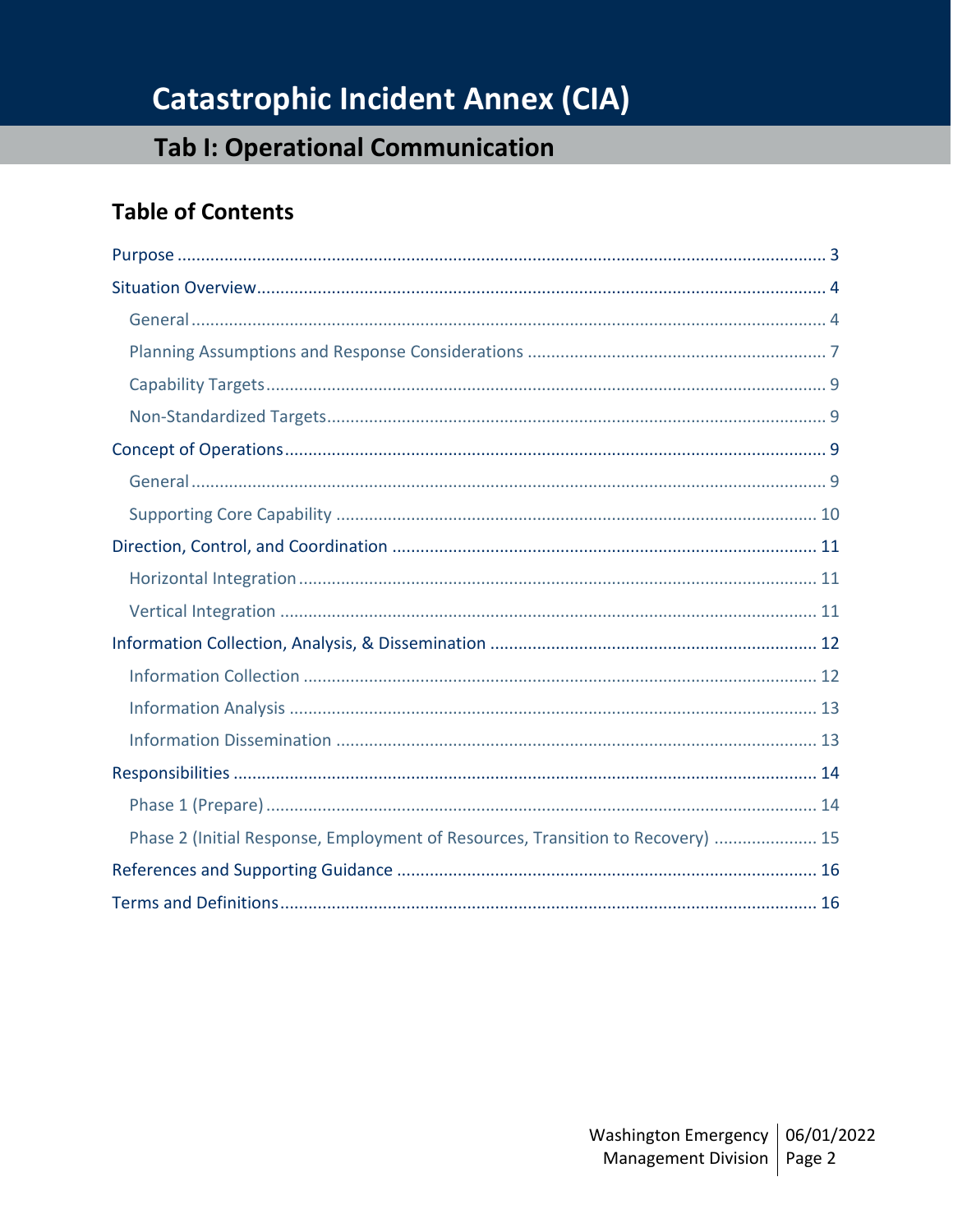## **Tab I: Operational Communication**

### <span id="page-2-0"></span>**Purpose**

The purpose of this tab is to describe the delivery of the Operational Communications core capability during a catastrophic incident response. Operational Communication is the means by which all levels of government develop and utilize interoperable voice, video, data systems, and networks essential for operational coordination and effective response operations. The priority of Operational Communications is to provide emergency response resources with missioncritical communication systems and interoperable communications.

#### **Strategic Goals**

#### *Life Safety*

#### **Vertical Integration**

- Establish sufficient communication to enable timely and coordinated assistance to local jurisdictions.
- Establish a shared situational awareness and understanding of the communications operating environment.
- Integrate state-owned and private sector communications equipment with local jurisdictional communications systems to facilitate interoperable communications between the state and local response resources.

#### **Horizontal Integration**

• Establish or reestablish communication systems between state agencies, private sector entities, critical infrastructure sectors, and other responding organizations to facilitate operational coordination.

#### *Incident Stabilization*

#### **Direction, Control, and Coordination**

- Coordinate operational communications response planning among whole community partners.
- Provide State Emergency Operations Center responders with missioncritical communications systems.
- Monitor for communications support requests aimed at providing support for essential services.
- Identify infrastructure barriers preventing the reestablishment or sustainment of communications systems and functionality.
- Establish primary, alternate, contingent, and emergency (PACE) backup communications capabilities and share the status of an agency's capabilities with partner organizations.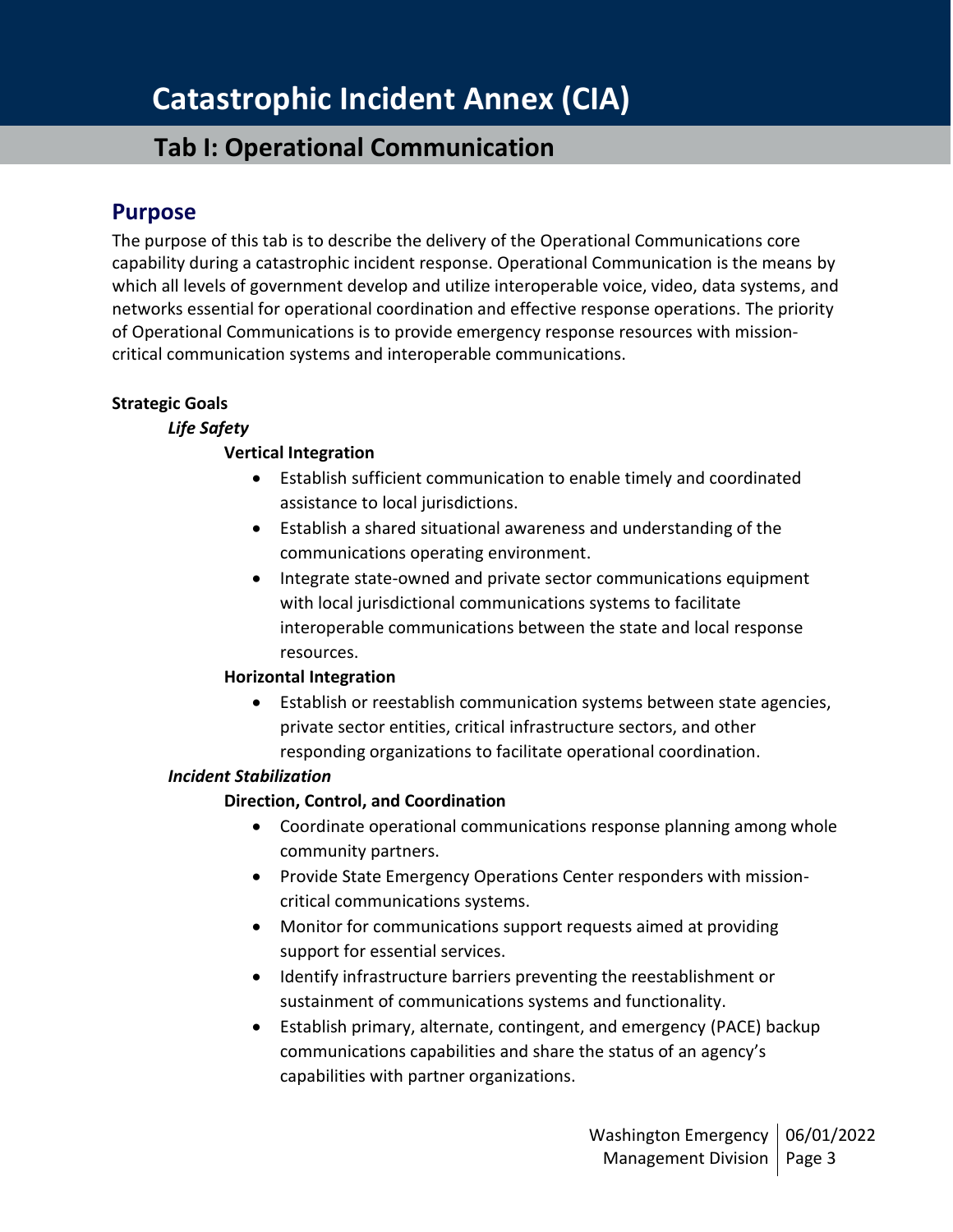## **Tab I: Operational Communication**

### <span id="page-3-0"></span>**Situation Overview**

#### <span id="page-3-1"></span>**General**

Operational Communication is an interconnected interagency system of communications capabilities across all levels of government to provide mission-critical information, operational coordination, and situational awareness vital to disaster responder command and control decision making. Operational Communication plays a direct role in the successful outcome of a response to a catastrophic incident. When communications are not interoperable, are degraded, or unavailable, the ability to perform operational coordination is greatly hindered.

Figure 1 attempts to illustrate the complexity in communications involved in disaster response operations and highlights the need to establish and maintain both multiple communications options and interoperability between those systems. The example below does not include all potential pathways.



*Figure 1 – Example Response Communications Pathways*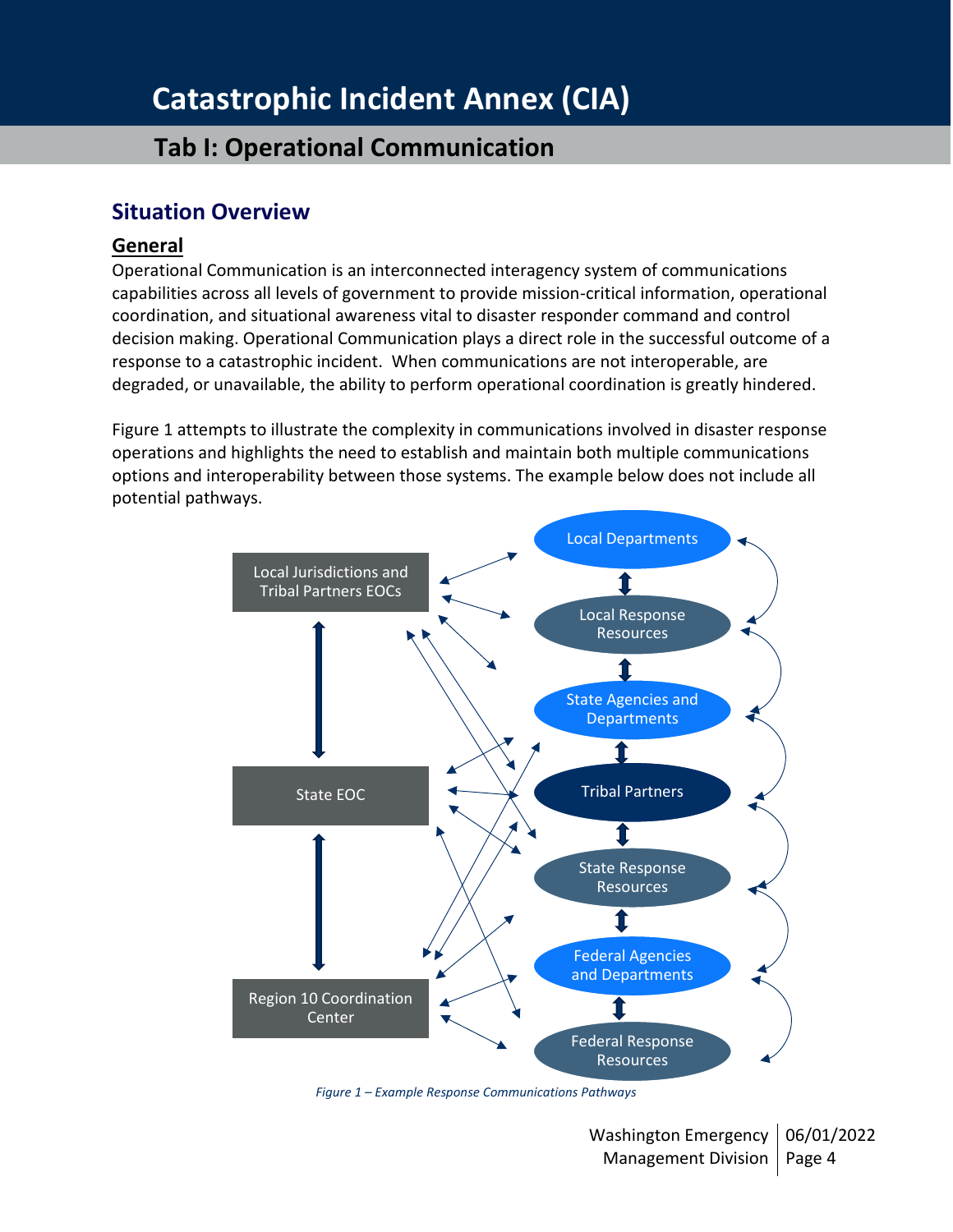## **Tab I: Operational Communication**

Operational Communication tools include both hardware and software capabilities required to establish and sustain a disaster response which integrates the whole community. The Operational Communications foundation is based on the ability to process and share timely, dynamic, and reliable information and situational assessments across all levels of government.

#### **Security and Confidentiality**

Some catastrophic incidents may highlight an increased need for or enhanced of communications security practices. Communications Security (COMSEC) refers to the security of any information that is transmitted, transferred, or communicated. COMSEC are measures taken to deny unauthorized persons information derived from telecommunications and to ensure the authenticity of such telecommunications. According to the National Emergency Communications Plan, "as emergency communication systems and functions become more interconnected, they also become more susceptible to physical and cyber vulnerabilities and disruptions in other parts of the Operational Communications Ecosystem."

#### *COMSEC Security Types*

- Emission Security (EMSEC): Prevents the release or capture of emanations from equipment, such as cryptographic equipment, thereby preventing unauthorize interception.
- Cryptosecurity: encrypts data, rendering it unreadable until the data is decrypted.
- Physical Security: ensures the safety of, and prevents unauthorized access to, cryptographic information, documents, and equipment.
- Traffic-Flow Security: hides messages and message characteristics flowing on a network.
- Transmission Security (TRANSEC): protects transmissions from unauthorized access, thereby preventing interruption and harm.

#### **Interoperability**

The ability for response resources at all levels to respond and stabilize emergency situations relies heavily on the ability to communicate. Interoperability is when emergency responders can work seamlessly with other systems or products without any special effort. Communications interoperability means sharing information via voice and data signals on demand, in real time, when needed, and as authorized. Communications interoperability makes it possible for emergency response agencies to work effectively together and perform effective operational coordination when responding to catastrophic accidents or disasters.

#### **Priorities**

A catastrophic incident that requires a multi-agency, multi-jurisdiction response could result in communication system capacity disruptions. If capacity is needed, there may be a need to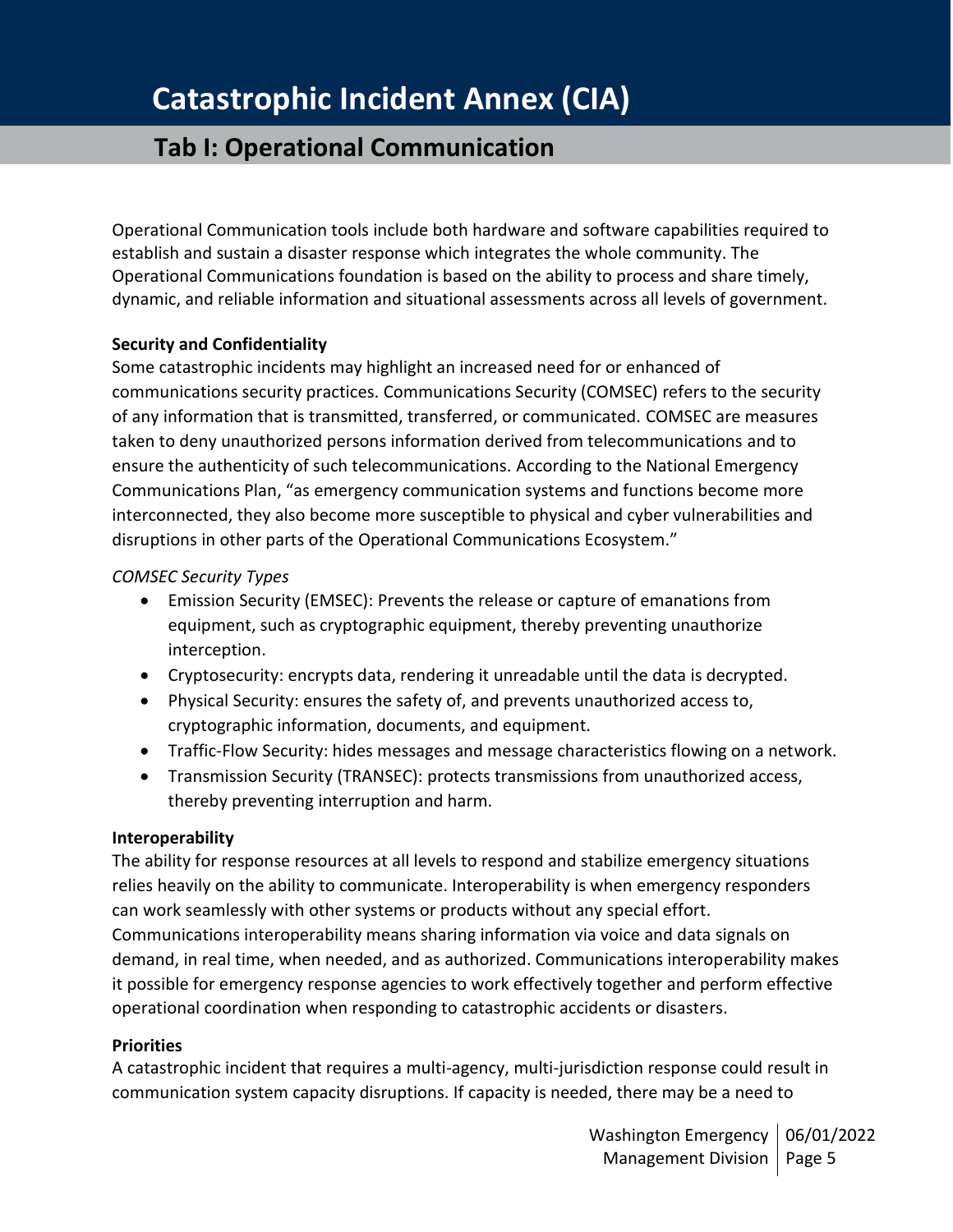## **Tab I: Operational Communication**

prioritize talkgroup or channel users. In developing this priority list, it will be important to identify which systems provide the most support to life saving and life sustaining response operations.

For catastrophic planning, it is important to prioritize those systems that:

- 1. Provide resource support for local and tribal governments
- 2. Allow information sharing
- 3. Support response operational coordination.

Other system usage, while important, would need to be delayed if communication capacity is hindering the top priorities from performing to the standards needed to save and sustain life.

Prioritization will become especially important as an organization moves down their Continuity of Operations Communication PACE (Primary, Alternate, Contingent, and Emergency Communication) plan. Moving from the Primary Communication System to the Alternate, Contingent, and Emergency Systems could potentially decrease system capacity and therefore require prioritization of response operations.

#### **Dependencies**

Communications systems are complex and often owned and operated by commercial vendors and carriers leaving public safety responders reliant on those outside parties. The collaboration between agencies sponsoring or owning the public safety communications systems and external entities providing infrastructure or services comes with its own challenges, complexities, and opportunities. To build resilience into operational communications it is important to understand communications infrastructure dependencies and interdependencies, identify potential obstacles to service provider continuity of operations, establish a backup plan, and continue to build relationships and coordinate with key personnel in adjacent or regional jurisdictions.

Considerably more work is needed to understand the communications infrastructure dependencies and interdependencies, to identify potential obstacles to service provider continuity of operations, and to establish backup plans.

#### **WebEOC**

Washington State Emergency Operations Center uses WebEOC, an electronic Web-based means of communication between county partners and the state's Emergency Operations Center. The system allows for continual communication of the ongoing situation and reporting and provides a means for requesting and tracking resources.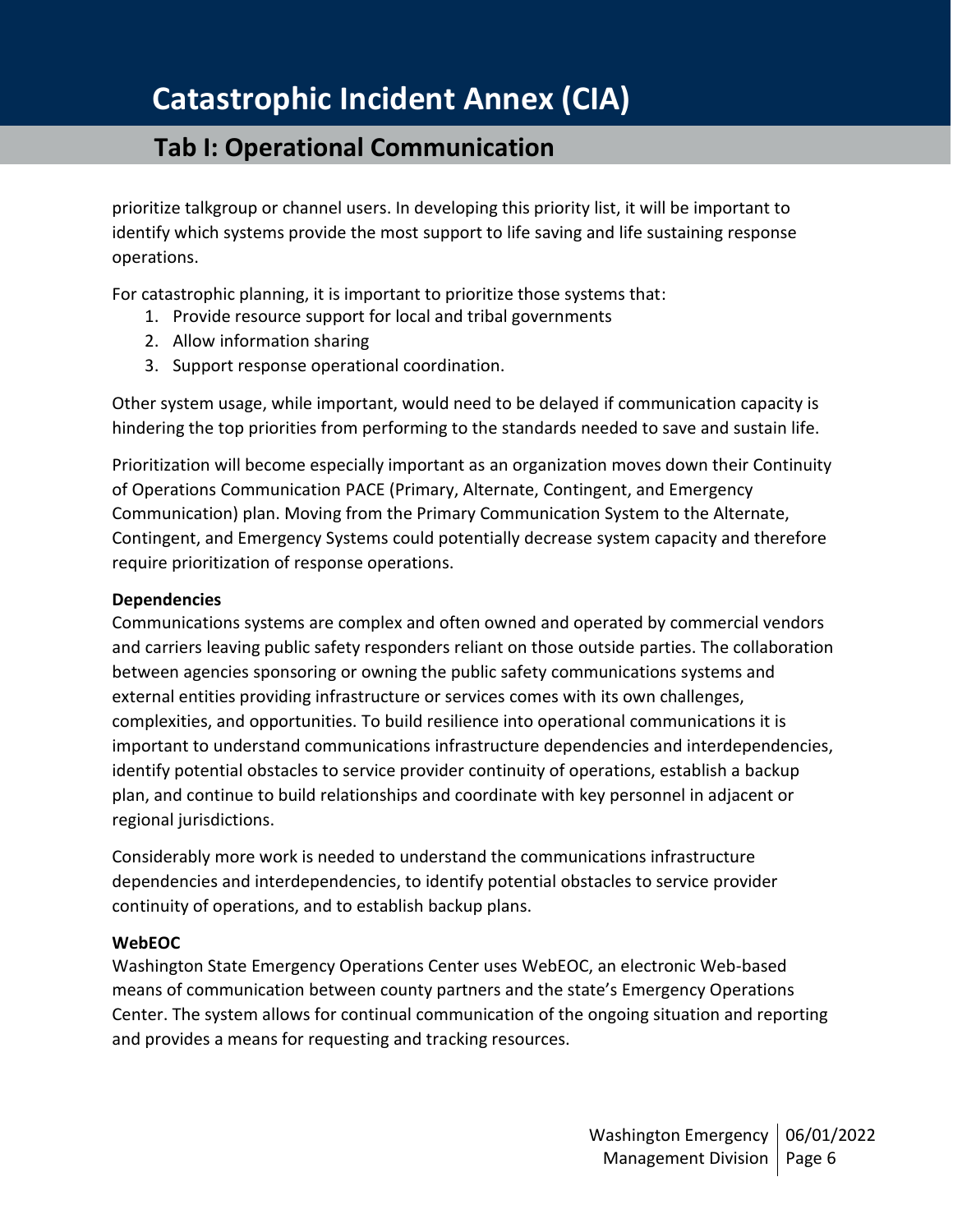#### <span id="page-6-0"></span>**Planning Assumptions and Response Considerations**

#### **General**

- Responders and survivors in heavily impacted areas may not have access to modern means of communication; there will be no internet, cell phone, landline, television, or two-way radio service.
- Restoration of communications capabilities which support or enable the primary core capabilities is essential to incident response.
- Communications may be cut off completely in isolated areas and communities and will require direct contact.
- Critical infrastructure interdependencies among the communications, electricity, fuel, and transportation sectors will significantly impact the ability to deploy temporary solutions within the affected areas for the initial life-safety response.
- Damage to interdependent communications systems (land line, cell tower, radio towers, and microwave) will affect restoration of all critical infrastructure sectors and hamper situational awareness.
- Lack of communications and impaired accessibility to impacted areas may limit situational assessment.
- Satellite and radio frequencies (RF), including amateur radio networks, may be the primary communications modes in the affected areas.
- Debris and road damage will prevent access to communications towers, central offices, remote switches, cable head-ends, and other critical communications infrastructure to assess damages, to conduct repair operations, and for the refueling of generators.
- Wireline (copper and fiber) systems may be damaged by debris removal, cleanup, and repair operations as active communications links—both overhead and underground get damaged or even severed.
- Infrastructure damage in western regions of the state will affect communications in eastern regions (and vice versa).
- Following disruptions to communication systems, communications may continue to deteriorate for 8–12 hours following the incident due to the loss of backup power, fuel, etc.
- Demand on communications networks may cause congestion, resulting in latency, call failures, or other communications issues. Communications priority systems, such as the Government Emergency Telephone System (GETS) and the Wireless Priority Service (WPS), help alleviate issues for responders and other officials.
- Trunked radio systems may be degraded or inoperable due to failures with copper, fiber, and microwave transmission modes.
- Cellular towers may not be able to link customers to switching centers, leaving customers with no access to emergency and telecommunications service.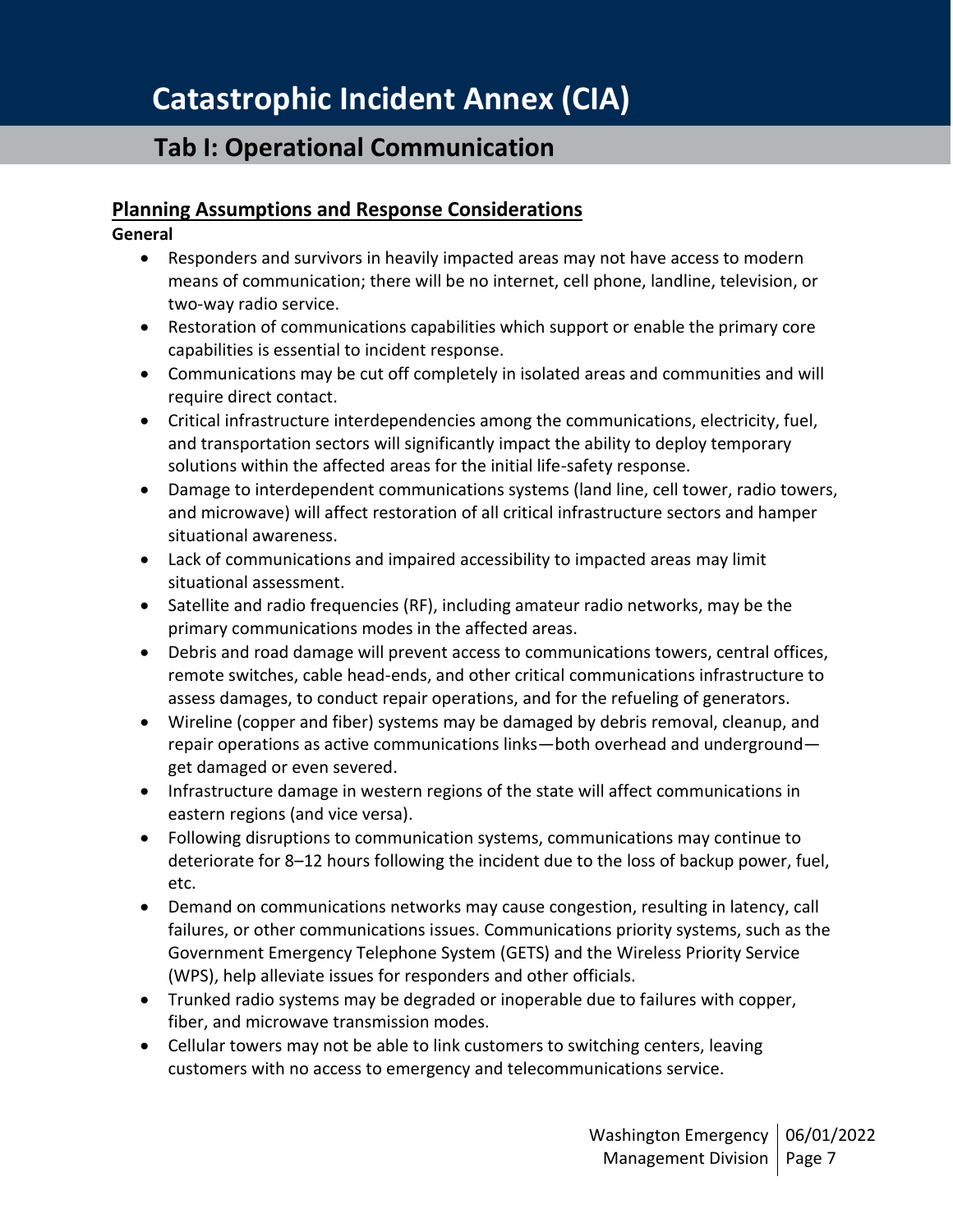- A significant amount of communications infrastructure depends on commercial heating, cooling, water (HVAC), and power to operate.
- Responders may have limited information about surviving communications infrastructure as well as assets that require restoration.
- Some physical communications infrastructure may fail or become destroyed during the incident and disable one or more methods of communication
- Some communication infrastructure sites are in difficult to reach locations and require special transportation capabilities to access to repair or refuel
- Bringing in telecommunications crews and resources from unaffected areas requires significant coordination and can be complicated by infrastructure conditions.
- Damage to interdependent communications systems (landline, cell tower, radio tower, and microwave) affects restoration of all critical infrastructure sectors and hampers situational awareness.
- Communications restoration equipment (generators, fuel tanks, cabling) and existing infrastructure are at risk of theft and vandalism.
- Overuse of communications networks may cause congestion, resulting in latency, call failures, or other communications issues. Communications priority systems, such as the Government Emergency Telecommunications Service (GETS) and the Wireless Priority Service (WPS), help alleviate issues for responders and other officials.

#### **Power**

- Commercial carriers may not have adequate backup power for some cell sites and may rely solely on battery power in some instances.
	- $\circ$  With no commercial power available, radios would have to be battery operated, and use both rechargeable and disposable batteries available on the local market.
- Power needs for commercial partners may not be identified as a priority for route clearance, access to generators, or refueling, which may make prioritizing response difficult.
- A significant amount of communications infrastructure depends on commercial heating, ventilation and air-conditioning (HVAC), and power to operate, which may not be functioning within impacted areas with significant damage to energy infrastructure.

#### **Backup Communications**

- There may be a need to develop a communication precedence or an order in which a response organization will move through available communications systems until contact is established.
- Agency contract vendors have developed their own business continuity plans and disaster recovery plans and can guarantee reconstitution of their systems within a certain time frame.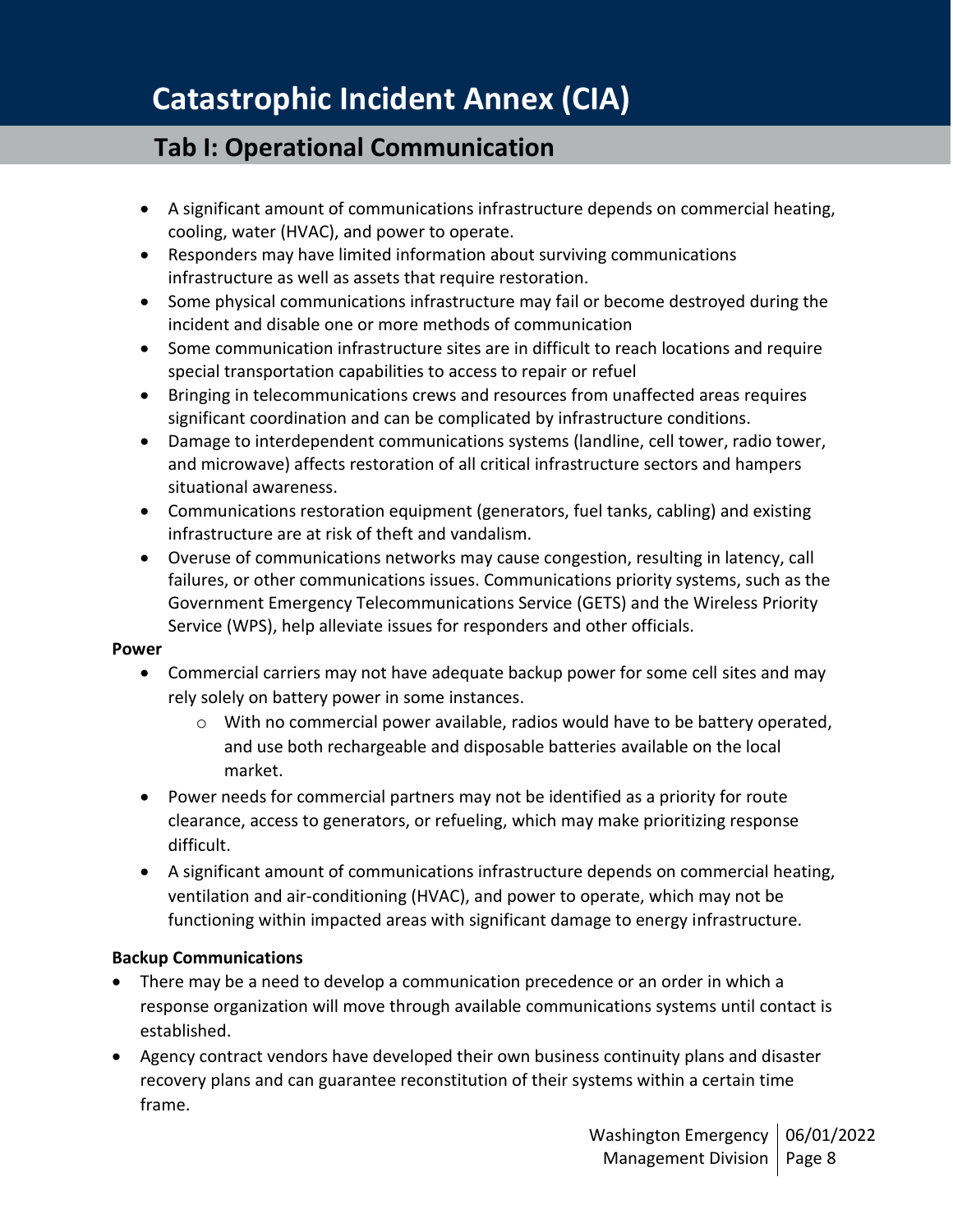### <span id="page-8-0"></span>**Capability Targets**

• *Within (#) (time) of an incident, establish interoperable communications across (#) jurisdictions affected and with (#) partner organizations involved in incident management. Maintain for (#) (time).* 

#### <span id="page-8-1"></span>**Non-Standardized Targets**

- *Within (#) (time) of an incident, assess the status of (#) state emergency operations center communication systems to receive and send information to (#) jurisdictions.*
- *Within (#) (time) of an incident, re-establish SEOC communication to external partners through utilization of the Primary, Alternate, Contingent, and Emergency systems, and relay the status of SEOC communication systems to (#) local jurisdictions.*
- *Within (#) (time) of an incident, gather assessment information on the status of jurisdiction communication systems to receive and send incident information.*
	- o *Including contacting (#) Public Safety Answering Points if local jurisdiction EOCs are unreachable within (#) (time) of incident or loss of communication.*
- *Within (#) (time) of an incident, assist local jurisdictions in the establishment of two way communication between the SEOC and jurisdiction.*

### <span id="page-8-2"></span>**Concept of Operations**

#### <span id="page-8-3"></span>**General**

#### **PACE and Communications COOP**

As mentioned in the Situation Overview portion of this Tab, an organization's PACE or their Primary, Alternate, Contingent, and Emergency communication systems or methodologies are essential to the continuity of operations during a catastrophic response. It is necessary for local, state, federal, Tribal, critical infrastructure, and private sector and business organizations to develop a robust communications continuity plan. Communication continuity will be necessary for all other aspects of response, especially Operational Coordination, Situational Assessment,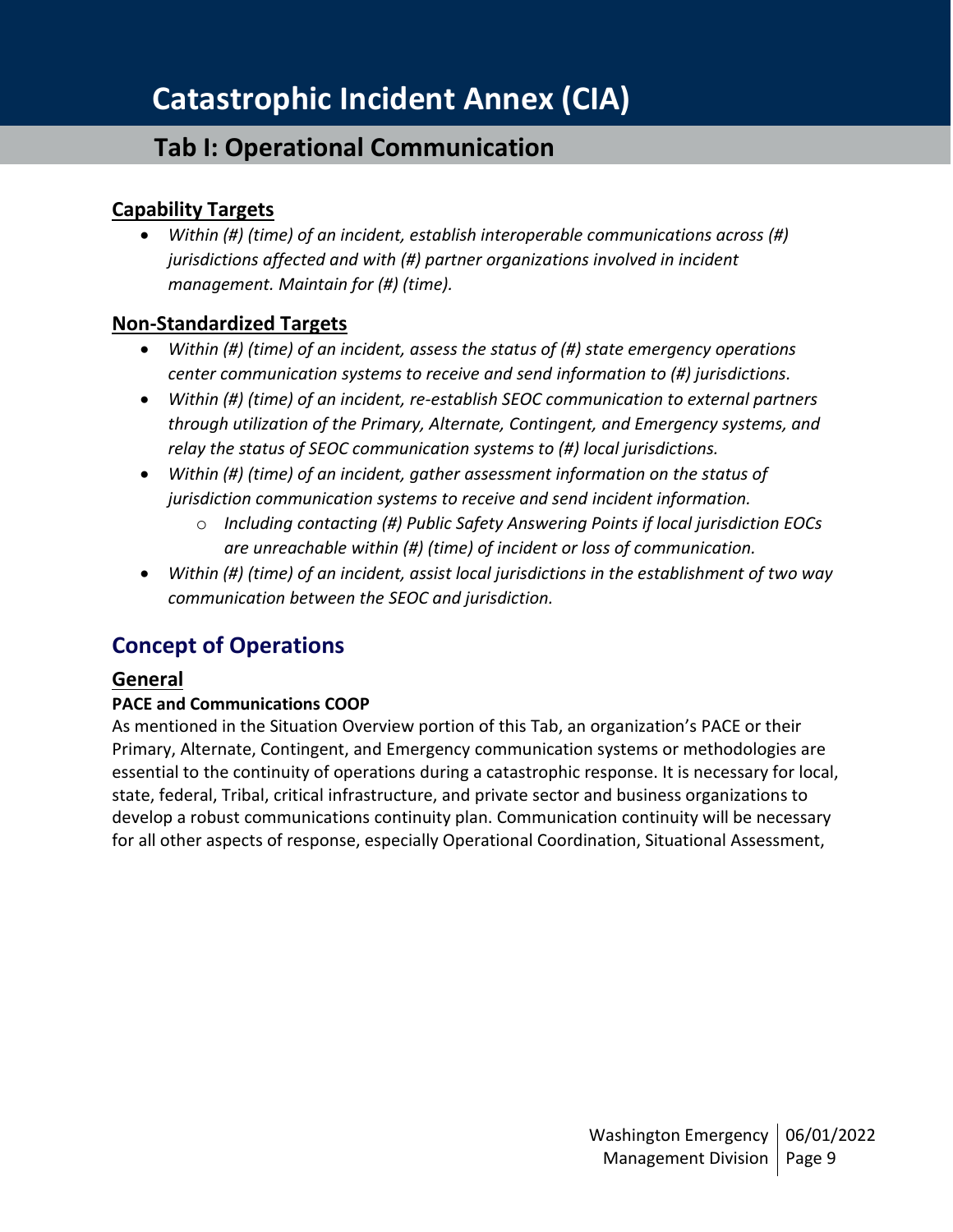## **Tab I: Operational Communication**

and Logistics and Supply Chain Management. Every Core Capability relies on consistent, reliable communication.



*Figure 2 - Primary, Alternate, Contingency, and Emergency (PACE) Communications Process*

#### *Local Integration into PACE*

One of the challenges in changing from one communication method to another is getting other responders the information about which mode is being used. If your organization is utilizing the primary system, yet another organization has already moved down their PACE and is utilizing their contingent or emergency system, communication interoperability becomes a key priority. For example, response communications will need to consider how a local jurisdiction will notify the SEOC that they are now utilizing their Alternate, Contingent, or Emergency communication system and concurrently, how the SEOC will notify all local jurisdictions that they are utilizing their Alternate, Contingent, or Emergency form of communication.

#### <span id="page-9-0"></span>**Supporting Core Capability**

#### **Operational Communication**

#### *Objective:*

Ensure the capacity for timely communications in support of security, situational awareness, and operations by any and all means available, among and between affected communities in the impacted area and all response forces.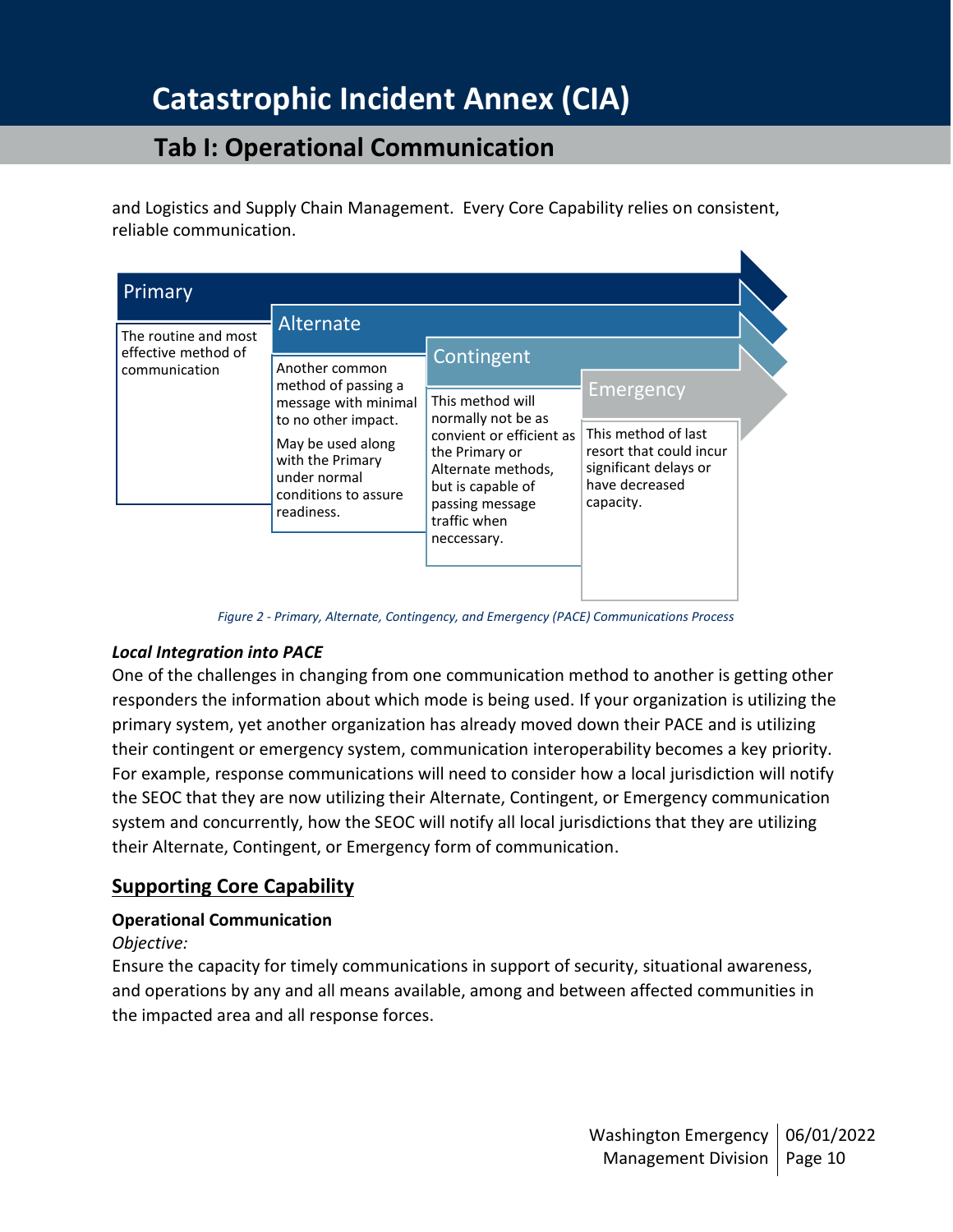*Critical Tasks:*

- 1. Ensure the capacity to communicate with both the emergency response community and the affected populations and establish interoperable voice and data communications between Federal, tribal, state, and local first responders.
- 2. Re-establish sufficient communications infrastructure within the affected areas to support ongoing life-sustaining activities, provide basic human needs, and a transition to recovery.
- 3. Re-establish critical information networks, including cybersecurity information sharing networks, to inform situational awareness, enable incident response, and support the resilience of key systems.

## <span id="page-10-0"></span>**Direction, Control, and Coordination**

#### <span id="page-10-1"></span>**Horizontal Integration**

#### *Alert & Warning Center*

The Alert and Warning Center (A&WC) within the State Emergency Operations Center has direct contact with the regional, city, county PSAPs for Washington. Communication through the Alert and Warning Center about the status of a jurisdictions communication systems and what method they are communicating with will be essential for mission response.

### <span id="page-10-2"></span>**Vertical Integration**

#### **Public Safety Answering Points**

Public Safety Answering Points (PSAPs) are the gateways for access to emergency services for the public. PSAP operators are also often the first link that emergency management may have

to the incident that is occurring in their community.

In the event of loss of communication between the local emergency operations center and the state emergency operations center, the Public Safety Answer Points could become a relay for the PACE communications to link local and state EOCs. It will be



*Figure 3: If first responders are the eyes to the incidents happening on the scene of an incident, or disaster, Public Safety Answering Points (PSAPs) are the ears. These Emergency Communication Centers gather the on-scene reports by residents, responders, and by-standers and relay that information to appropriate responders and the Local Emergency Operations Center if warranted.*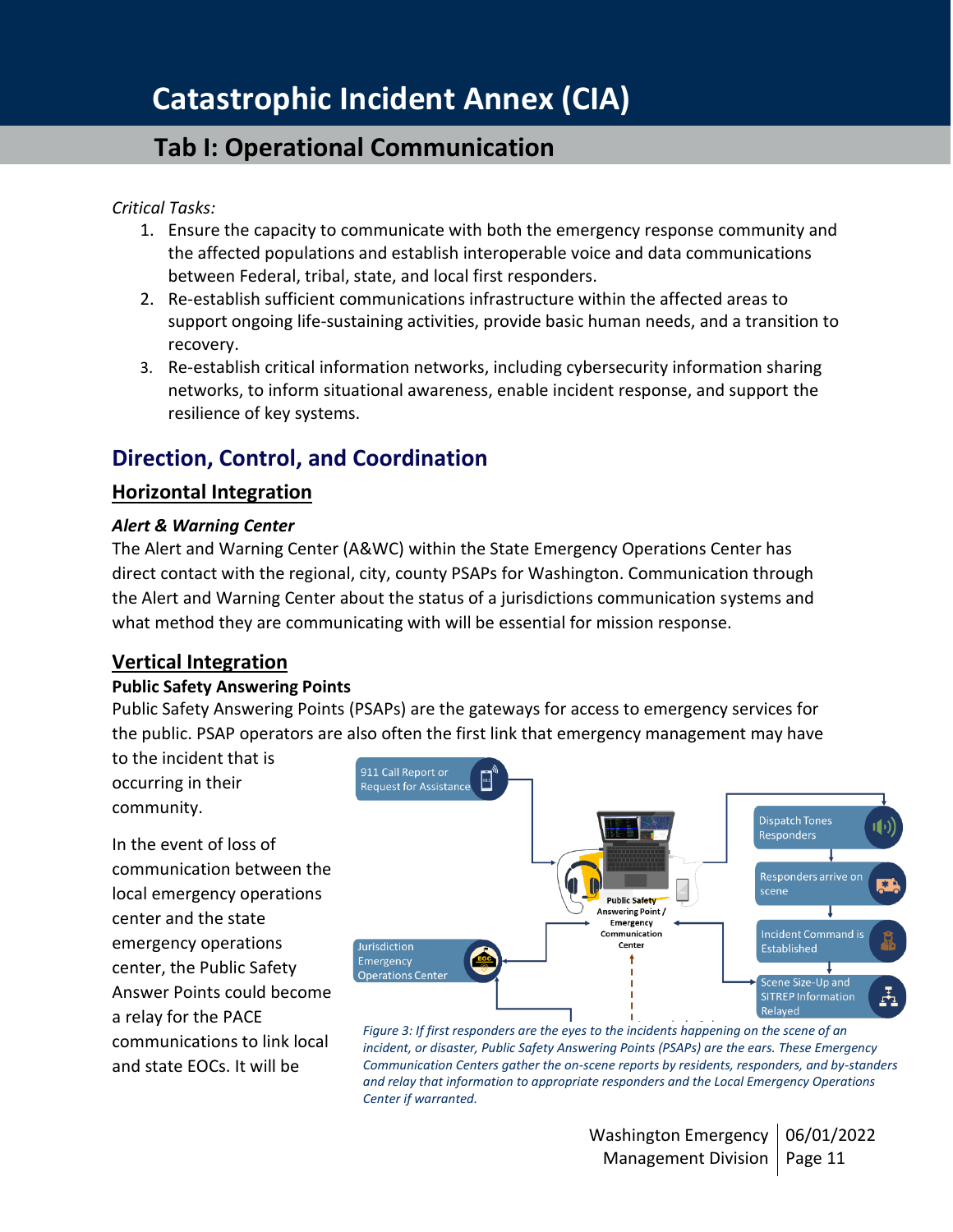## **Tab I: Operational Communication**

essential for the SEOC to know how a local jurisdiction is communicating so that incident response can be supported.

## <span id="page-11-0"></span>**Information Collection, Analysis, & Dissemination**

#### <span id="page-11-1"></span>**Information Collection**

Operational Communications enables the Information Collection, Analysis, & Dissemination through Community Lifeline Reporting. It is not enough to collect data alone. Data must be analyzed and converted into useful and actionable information through analysis, and this information needs to be shared through dissemination.

#### **General Essential Elements of Information (EEIs)**

| <b>Community</b><br><b>Lifeline</b> | <b>Lifeline</b><br>Component | <b>Lifeline</b><br>Subcomponent | <b>Essential Element of Information</b>                                                                                                                                                                                                                                                                                                                                                                                                                                                                                                                                      |
|-------------------------------------|------------------------------|---------------------------------|------------------------------------------------------------------------------------------------------------------------------------------------------------------------------------------------------------------------------------------------------------------------------------------------------------------------------------------------------------------------------------------------------------------------------------------------------------------------------------------------------------------------------------------------------------------------------|
| All                                 | All                          | All                             | • Immediate resource needs for communication<br>systems essential for the implementation of<br>life safety and life sustainment response<br>within each community lifeline sector.<br>• Availability and functionality of response<br>communication primary, alternate, contingent,<br>and emergent systems used for<br>communication.<br>• Availability of response resources to meet the<br>communication system needs identified for<br>each community lifeline sector.<br>• Immediate resource needs for communication<br>with local jurisdiction communication systems. |
| Communications                      | Infrastructure               | Data Centers                    | • Availability of network or data centers resilient<br>to power loss.<br>· Systems assets available to restore service if<br>there is an outage.<br>o Regulations and costs to deploying those<br>assets.<br>• Who controls the installation of infrastructure<br>components and subscriber equipment?                                                                                                                                                                                                                                                                       |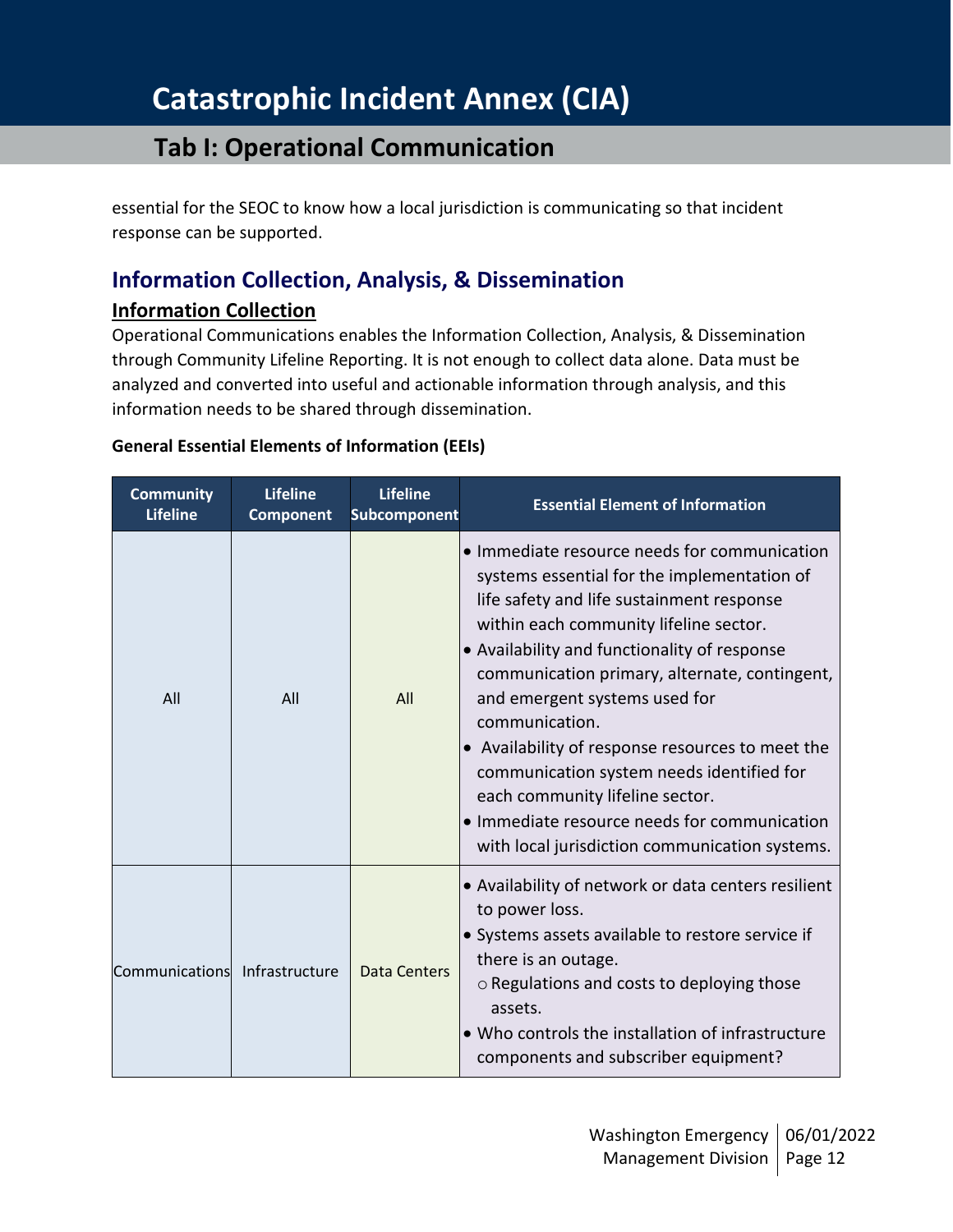## **Tab I: Operational Communication**

|                                             |                                                                                                                            | • Who holds the FCC licenses for shared<br>systems?<br>• Does an MOU exist that authorizes the use of<br>the shared system?                                                                                                                                                           |
|---------------------------------------------|----------------------------------------------------------------------------------------------------------------------------|---------------------------------------------------------------------------------------------------------------------------------------------------------------------------------------------------------------------------------------------------------------------------------------|
| Responder<br>Communications                 | <b>LMR Networks</b>                                                                                                        | • If capacity is needed, how are lower priority<br>users moved off the designated<br>interoperability talkgroup(s) or channel(s)?                                                                                                                                                     |
| Alerts,<br>Warnings, and<br><b>Messages</b> | Local Alert/<br><b>Warning Ability</b><br>Access to<br><b>IPAWS (WEA,</b><br>EAS, NWR)<br><b>NAWAS</b><br><b>Terminals</b> | • Status of local alert and warning ability<br>• Access to Integrated Public Alert & Warning<br>System (IPAWS)<br>• Access to Wireless Emergency Alert (WEA)<br>• Access to Emergency Alert System (EAS)<br>• NOAA Weather Radio (NWR)<br>• National Warning System (NAWAS) terminals |

#### <span id="page-12-0"></span>**Information Analysis**

All ESFs and response operations share a relationship with Operational Communications. Information collected through impacts to Community Lifelines should be analyzed by ESFs to inform new or ongoing response objectives which involvement the identification, request for, or movement of resources.

#### <span id="page-12-1"></span>**Information Dissemination**

Information analysis will result in contributions to the Tier 1: Disaster Summary, Senior Leadership Brief (SLB) provided to the UCG. Additionally, the more detailed information not necessary for executive level response decision making will be supplied for the creation of the Tier 2: Lifeline Overview SLB for use in tracking conditions and informing response personnel.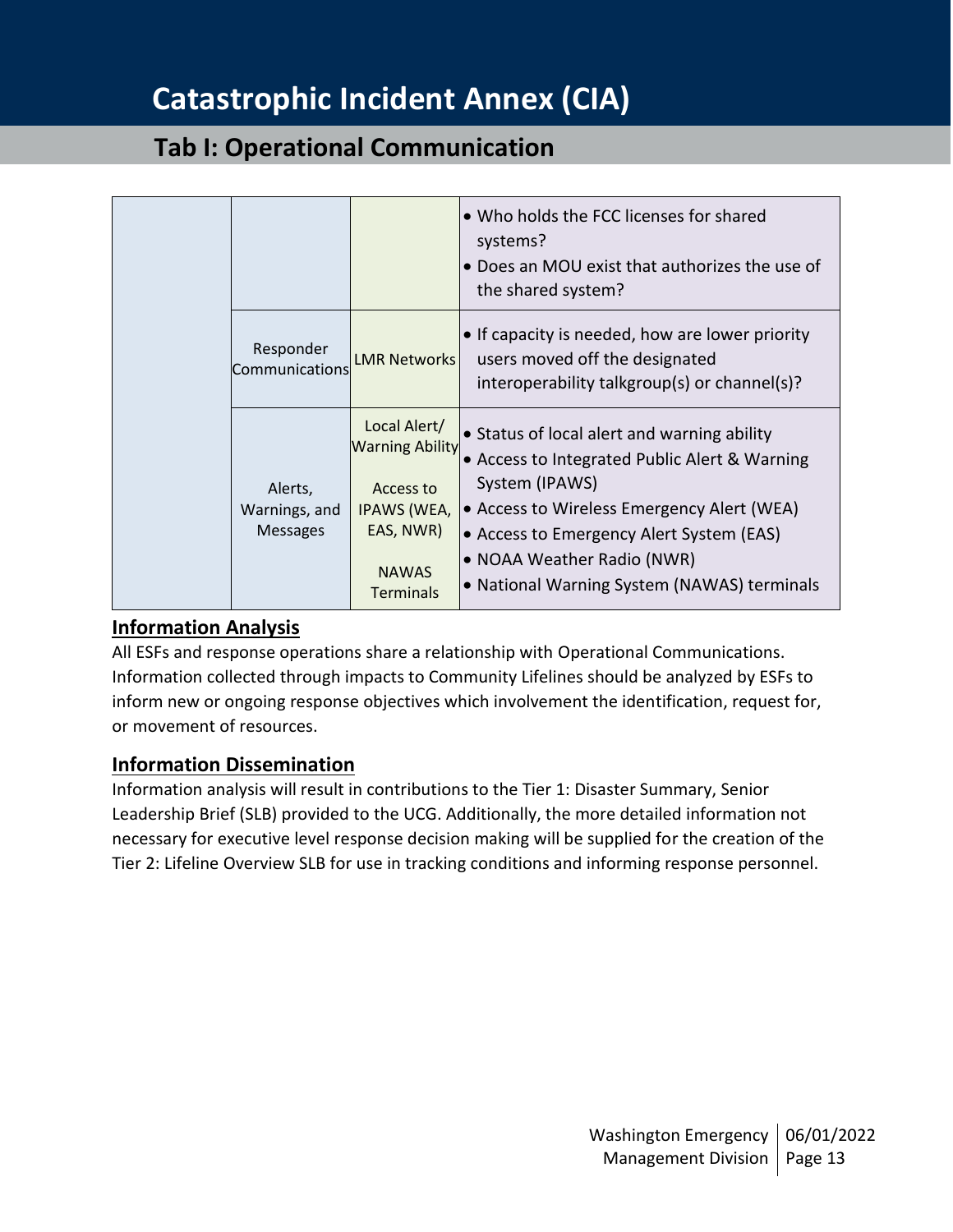## **Tab I: Operational Communication**

## <span id="page-13-0"></span>**Responsibilities**

#### <span id="page-13-1"></span>**Phase 1 (Prepare)**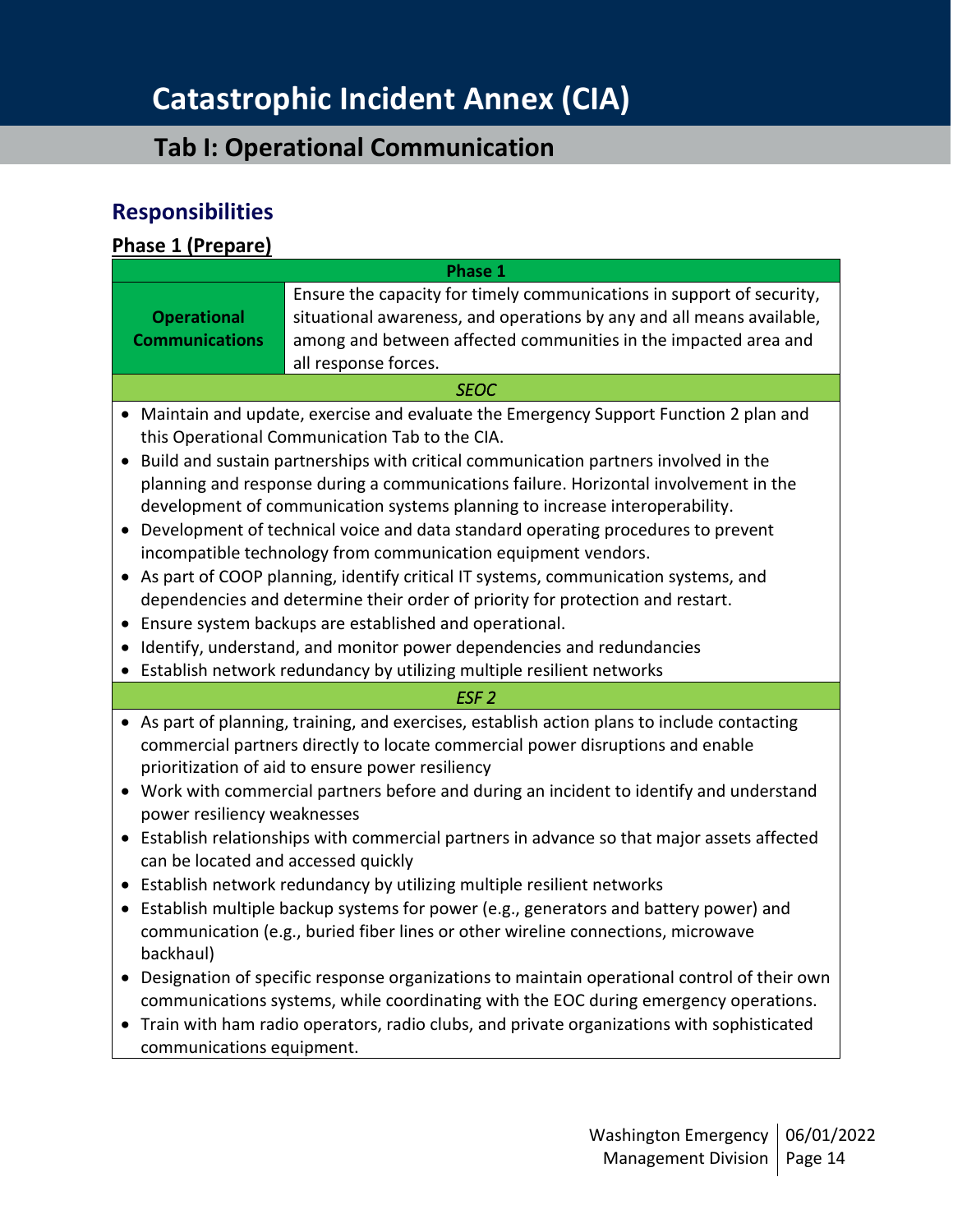#### <span id="page-14-0"></span>**Phase 2 (Initial Response, Employment of Resources, Transition to Recovery)**

|                                                                                                                                                          | Phase 2a, 2b, 2c                                                                                                                                                                                                                                                                                                                                                                                                                                                                                                                                                                                                                                                                                                                                                                                                                                                                                   |  |  |  |  |  |
|----------------------------------------------------------------------------------------------------------------------------------------------------------|----------------------------------------------------------------------------------------------------------------------------------------------------------------------------------------------------------------------------------------------------------------------------------------------------------------------------------------------------------------------------------------------------------------------------------------------------------------------------------------------------------------------------------------------------------------------------------------------------------------------------------------------------------------------------------------------------------------------------------------------------------------------------------------------------------------------------------------------------------------------------------------------------|--|--|--|--|--|
| <b>Operational</b><br><b>Communications</b>                                                                                                              | Ensure the capacity for timely communications in support of security,<br>situational awareness, and operations by any and all means available,<br>among and between affected communities in the impacted area and<br>all response forces.                                                                                                                                                                                                                                                                                                                                                                                                                                                                                                                                                                                                                                                          |  |  |  |  |  |
| <b>SEOC</b>                                                                                                                                              |                                                                                                                                                                                                                                                                                                                                                                                                                                                                                                                                                                                                                                                                                                                                                                                                                                                                                                    |  |  |  |  |  |
| jurisdictions                                                                                                                                            | • Identify communications requirements for internal and external stakeholders, local<br>jurisdictions, and other response partners across the whole community.<br>• Rebuild and/or reestablish EMD networks post-incident.<br>Restore EMD system data from established backups.<br>• Restore communication for the SEOC with established or backup network providers.<br>Coordinate the assessment of local jurisdiction communication status.<br>• Deliver information on the current status of SEOC communication systems to local<br>$\circ$ If direct communication to the local jurisdiction EOC is unavailable, assess the utilization<br>of Public Safety Answering Points as a relay for communications.<br>• Provide communications capabilities for SEOC Representatives and other Field Forces.<br>• Prepare demobilization and transition plan to ensure restoration efforts continue. |  |  |  |  |  |
|                                                                                                                                                          | <b>Alert &amp; Warning Center</b>                                                                                                                                                                                                                                                                                                                                                                                                                                                                                                                                                                                                                                                                                                                                                                                                                                                                  |  |  |  |  |  |
| If necessary, relay the status of the SEOC PACE communications status to the local,<br>regional, or city PSAPs so interoperable communication can occur. |                                                                                                                                                                                                                                                                                                                                                                                                                                                                                                                                                                                                                                                                                                                                                                                                                                                                                                    |  |  |  |  |  |
| ESF <sub>2</sub>                                                                                                                                         |                                                                                                                                                                                                                                                                                                                                                                                                                                                                                                                                                                                                                                                                                                                                                                                                                                                                                                    |  |  |  |  |  |
| identified priorities.                                                                                                                                   | • Setup and test portable network devices to provide communications between sections and<br>ESF partners, policy group and elected officials.<br>Assess potential field personnel and facility communications requirements<br>Source mobile communications capability for isolated communities and other state                                                                                                                                                                                                                                                                                                                                                                                                                                                                                                                                                                                     |  |  |  |  |  |